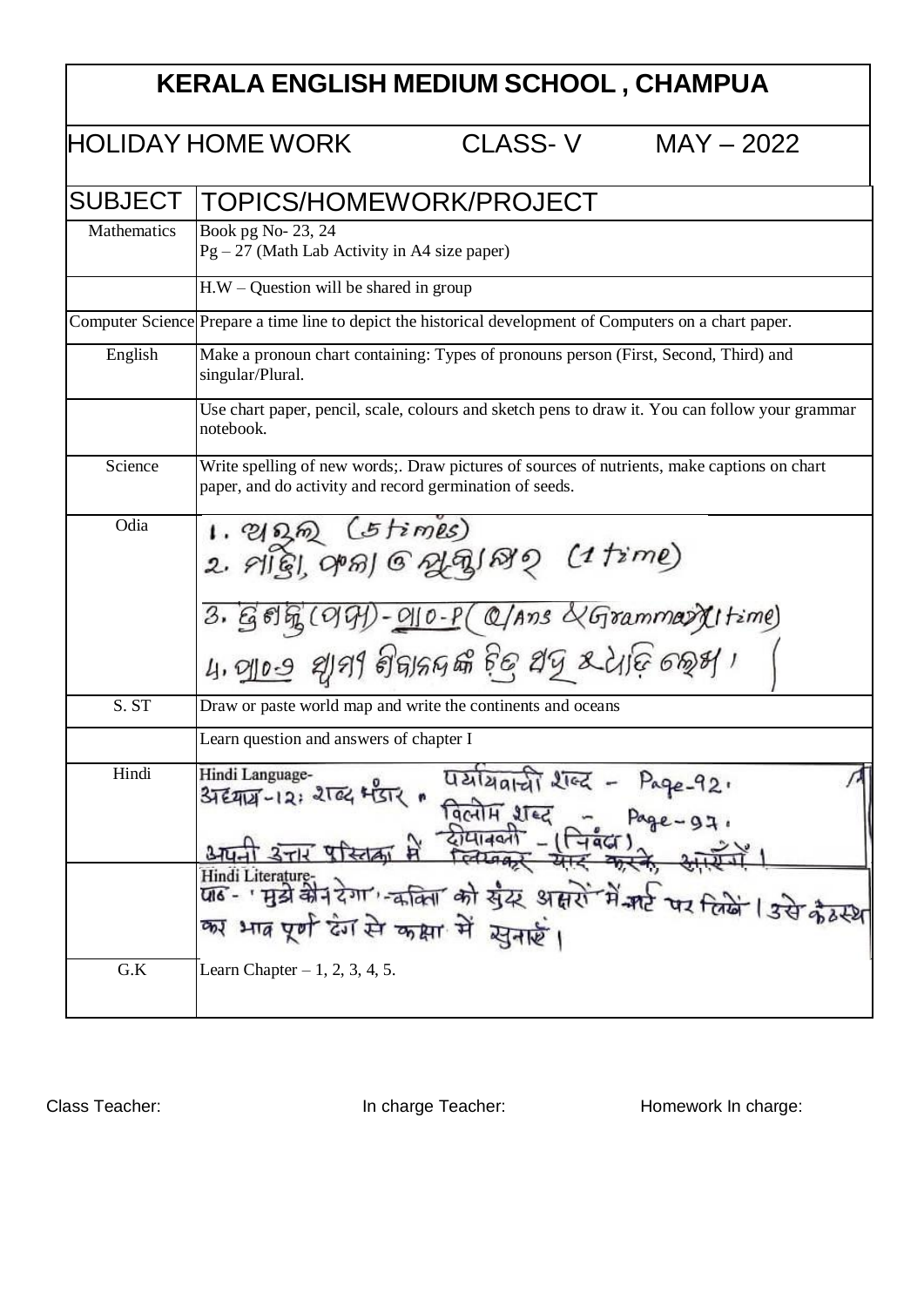## **KERALA ENGLISH MEDIUM SCHOOL, CHAMPUA SUMMER VACATION ASSIGNMENT CLASS - V SUBJECT: ENGLISH**

### ENGLISH LANGUAGE:

1. Q: Say whether the underlined nouns in the following sentences are concrete or abstract by arranging them into the correct columns. (**Do this in your holiday homework notebook**)

- a. She tried to restrain her anger.
- b. People lost their faith on banks.
- c. They laughed at my idea.
- d. Don't underestimate your own strength.
- e. Her eyes were full of hope as she opened her report card.
- f. Ravi looked at the chocolate cake with greed in his eyes.
- g. We need to think about the importance of friendship.
- h. My childhood was full of memories.

### CONCRETE NOUN ABSTRACT NOUN

2. Q: Identify the nouns (common, proper, collective and abstract) from the word bank and then sort them into their respective columns. (**Do this in your holiday homework notebook**)

WORD BANK:

J.K. Rowling, elephants, Britain, pride, beauty, Sachin, crowd, Prime Minister, Jawaharlal Nehru, jury, innocence, game, success, Dispur, class, pupils, success, garden, silence, William Shakespeare, gang, robbers, sympathy, swarm

| <b>Common Noun</b> | Proper Noun | <b>Collective Noun</b> | <b>Abstract Noun</b> |
|--------------------|-------------|------------------------|----------------------|
|                    |             |                        |                      |
|                    |             |                        |                      |
|                    |             |                        |                      |
|                    |             |                        |                      |
|                    |             |                        |                      |

# *PROJECT:*

3. Q: Make a pronoun chart containing **types of pronouns**, **person** (first/second/third) and **singular/plural on a chart paper**. You can follow your English (Lg) notebook to make it. (You can use colors, glue, cereals and pulses, colored paper, sketch pens etc. to make your project colorful and interesting.)